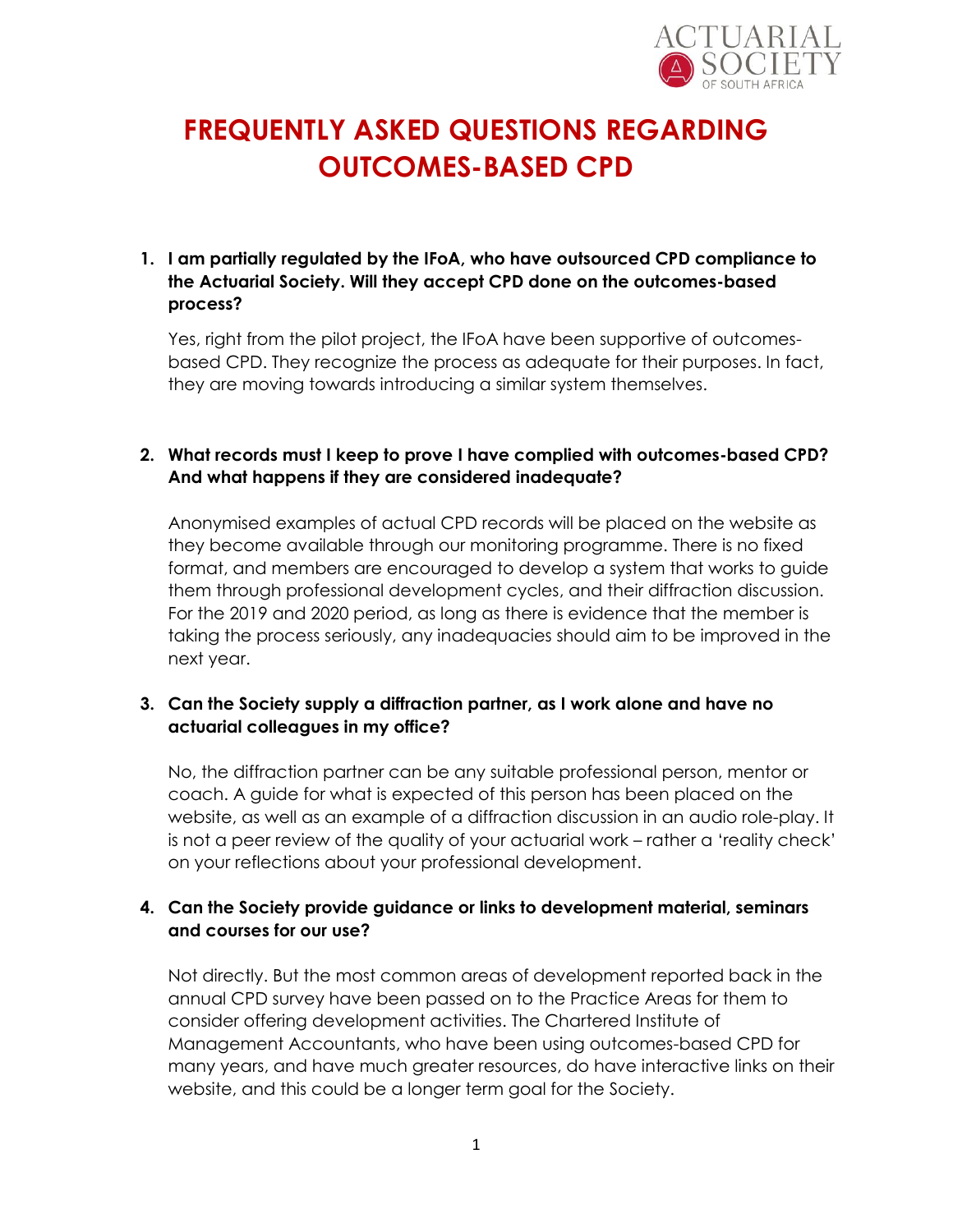

**5. What does 'normative' and 'organisational' mean, and what happens if my personal development doesn't cover all three strands of the professional promise in each period?**

The Society's Code of Conduct requires members to keep their Professional Promise to render quality services to their clients through the application of specialist and up-to-date actuarial knowledge and expertise; the demonstration of ethical behaviour, especially in doing actuarial work; and the member's accountability to the Society for professional oversight. The Code therefore states that principles of professional conduct therefore include:

a. (Technical) Knowledge and expertise: A member shall perform only those professional services for which the member is competent and appropriately experienced.

b. (Normative) Values and behaviour: A member shall act honestly, with integrity, competence and due care, and in a manner that fulfils the profession's responsibility to the public.

c. (Organisational) Professional accountability: A member is subject to the professional

requirements and oversight of the Society, and shall do nothing that brings the actuarial profession into disrepute.

Normative capabilities therefore include both ethics and 'delivery' skills such as communication. Organisational refers to the member participating with others to create, maintain and carry out the standards of the Society.

So, professional development cycles should make room for all three strands. For 2019 and 2020, as we gain experience with the process, the Society would like to see that, at least two out of the three strands have been considered, even if no specific interventions have been identified or carried out.

### **6. Can I use outcomes-based CPD for my Practicing Certificate?**

Historically, most practice areas have required a specified number of hours of relevant CPD. So, the practicing certificate requirement is already more than a 'tick-box' target, and candidates have to explain why their experience is relevant. For 2019 and 2020, a project is underway to align the requirements, but in the meantime, numbers of hours must still be recorded for most practicing certificate holders.

## **7. Can my employer's personal development process double as my Actuarial Society CPD?**